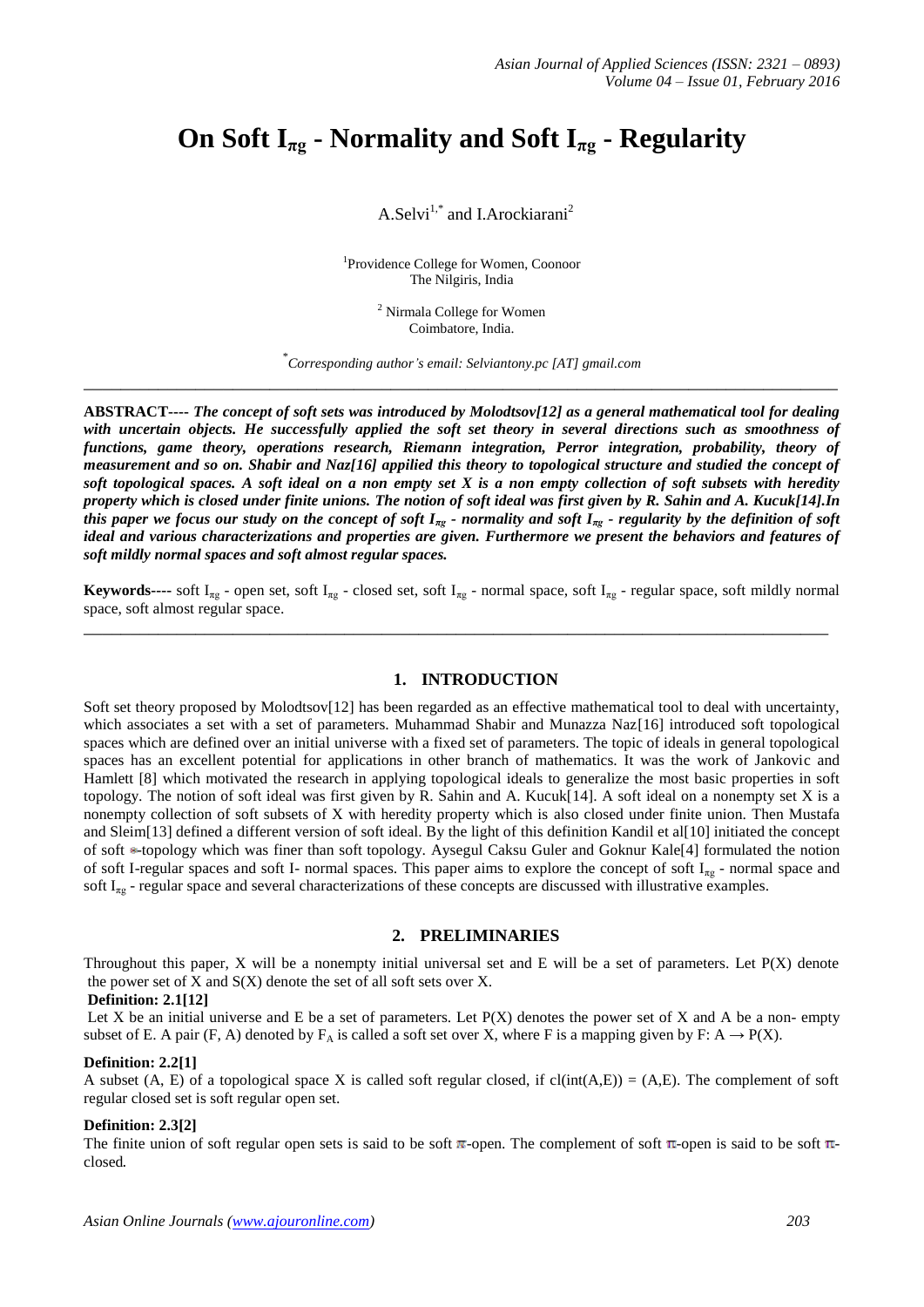## **Definition: 2.4[2]**

A subset (A, E) of a topological space X is called soft  $\pi$ g-closed in a soft topological space (X, $\tau$ , E), if cl(A, E)  $\epsilon$  (U, E) whenever (A, E)  $\subseteq$  (U, E) and (U, E) is soft  $\pi$ -open in X. The complement of soft  $\pi$ g-closed set is soft  $\pi$ g-open set.

## **Definition: 2.5[16]**

Let  $(X, \tau, E)$  be a soft topological space over X and x,  $y \in X$  such that  $x \neq y$ . If there exist soft open sets  $(F, E)$  and  $(G,$ E) such that  $x \in (F, E)$  and  $y \notin (F, E)$  and  $y \in (G, E)$  and  $x \notin (G, E)$ , then  $(X, \tau, E)$  is called a soft T<sub>1</sub>-space.

#### **Definition: 2.6[16]**

Let  $(X, \tau, E)$  be a soft topological space over X,  $(G, E)$  be a soft closed set in X and  $x \in X$  such that  $x \notin (G, E)$ . If there exist soft open sets  $(F_1, E)$  and  $(F_2, E)$  such that  $x \in (F_1, E), (G, E) \subseteq (F_2, E)$  and  $(F_1, E) \cap (F_2, E) = \phi$ , then  $(X, \tau, E)$  is called a soft regular space.

#### **Definition: 2.7[16]**

Let  $(X, \tau, E)$  be a soft topological space over X,  $(F, E)$  and  $(G, E)$  soft closed sets over X such that  $(F, E) \cap (G, E) = \emptyset$ . If there exist soft open sets  $(F_1, E)$  and  $(F_2, E)$  such that  $(F, E) \subseteq (F_1, E)$ ,  $(G, E) \subseteq (F_2, E)$  and  $(F_1, E) \cap (F_2, E) = \emptyset$ , then  $(X, E)$ τ, E) is called a soft normal space.

#### **Definition: 2.8[10]**

Let I be a non-null collection of soft sets over a universe X with the same set of parameters E. Then  $I \in SS(X)_{E}$  is called a soft ideal on X with the same set E, if

(1)  $(F, E) \in I$  and  $(G, E) \subseteq (F, E)$  implies  $(G, E) \in I$ 

(2)  $(F, E) \in I$  and  $(G, E) \in I$  implies  $(F, E) \cup (G, E) \in I$ 

## **Definition: 2.9[15]**

A subset  $(A, E)$  of a soft ideal space  $(X, \tau, E, I)$  is said to be soft  $I_{\pi g}$  - closed, if  $(A, E)^* \subseteq (U, E)$  whenever  $(A, E) \subseteq (U, E)$ and (U, E) is soft  $\pi$ -open. The complement of soft I<sub> $\pi$ g</sub> - closed set is soft I<sub> $\pi$ g</sub> - open set.

#### **Theorem: 2.10[15]**

A subset  $(A, E)$  of a soft ideal space  $(X, \tau, E, I)$  is soft  $I_{\pi g}$ -open if and only if  $(F, E) \subseteq \int f(A, E)$  whenever  $(F, E)$  is soft  $\pi$ - closed and (F, E)  $\subseteq$  (A, E).

## **3. SOFT Ιπg - NORMAL SPACES**

#### **Definition: 3.1**

A soft ideal space  $(X, \tau, E, I)$  is said to be a soft  $I_{\pi g}$  - normal space, if for every pair of disjoint soft closed sets  $(A, E)$  and  $(B, E)$ , there exist disjoint soft  $I_{\pi g}$  - open sets  $(U, E)$  and  $(V, E)$  such that  $(A, E) \subseteq (U, E)$  and  $(B, E) \subseteq (V, E)$ .

## **Preposition: 3.2**

Every soft normal space is soft  $I_{\pi g}$  - normal space. But the converse is not true.

**Proof:** It follows from the fact that every soft open set is soft  $I_{\pi g}$  - open set.

## **Example: 3.3**

 $X = \{a, b, c\}$  and  $E = \{e_1, e_2\}.$ 

 $(A, E) = \{(e_1, \{b\}), (e_2, \{a\})\}$ 

$$
(B, E) = \{ (e_1, \{b, c\}), (e_2, \{a, b\}) \}
$$

 $(C, E) = \{(e_1, \{a, b\}), (e_2, \{a, c\})\}$  where  $(A, E), (B, E), (C, E)$  soft sets over X and

 $\tau = \{ \vec{X}, \vec{\phi}, (A, E), (B, E), (C, E) \}$  is a soft topology over X.

Let I =  $\{\tilde{\phi}, (I_1, E), (I_2, E), (I_3, E)\}\$ be a soft ideal over X, where

 $(I_1, E) = \{(e_1, \{a\}), (e_2, \phi)\}\$ 

 $(I_2, E) = \{(e_1, \phi), (e_2, \{c\})\}$ 

 $(I_3, E) = \{(e_1, \{a\}), (e_2, \{c\})\}.$ 

Let  $(F, E) = \{(e_1, \{c\})$ ,  $(e_2, \{b\})\}$  and  $(G, E) = \{(e_1, \{a\})$ ,  $(e_2, \{c\})\}$  be disjoint soft closed sets in X. There exist disjoint soft  $I_{\pi g}$  - open sets (U, E) = {(e<sub>1</sub>, {b, c}), (e<sub>2</sub>, {a, b})} and (V, E) = {(e<sub>1</sub>, {a}), (e<sub>2</sub>, {c})} such that (F, E)  $\subseteq$  (U, E) and (G,  $E$ )  $\subseteq$  (V, E). Hence X is soft  $I_{\text{rg}}$  - normal space but not soft normal, because (V, E) is not soft open set in X.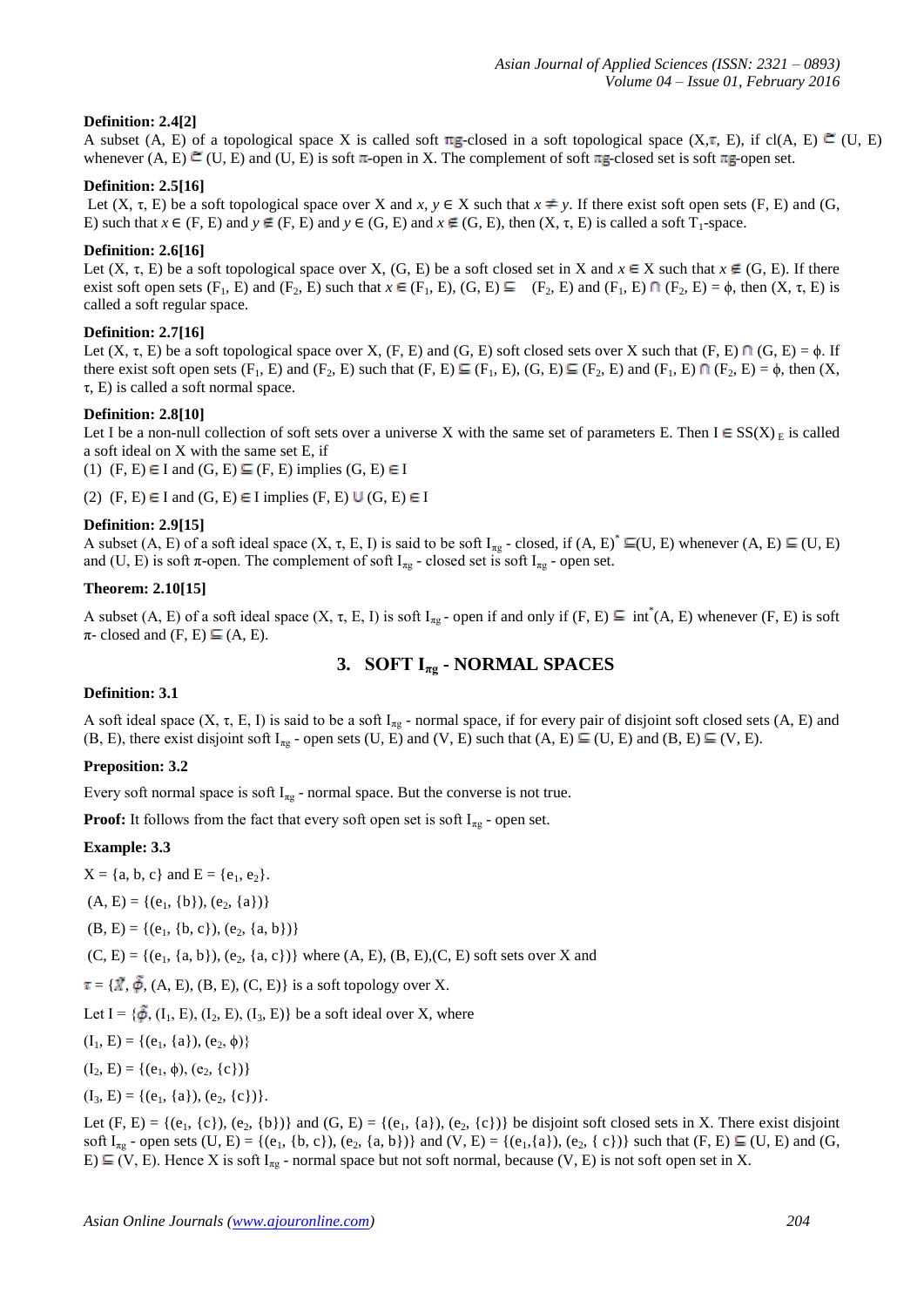## **Theorem: 3.4**

Let  $(X, \tau, E, I)$  be a soft ideal space. Then the following are equivalent:

(1) X is soft soft  $I_{\pi g}$  - normal

(2) For every pair of disjoint soft closed sets  $(A, E)$  and  $(B, E)$  there exist disjoint soft  $I_{\pi g}$  - open sets  $(U, E)$  and  $(V, E)$ such that  $(A, E) \subseteq (U, E)$  and  $(B, E) \subseteq (V, E)$ .

(3) For every soft closed set  $(A, E)$  and a soft open set  $(V, E)$  containing  $(A, E)$  there exists a soft  $I_{\pi g}$  - open set  $(U, E)$ such that  $(A, E) \subseteq (U, E) \subseteq cl^*(U, E) \subseteq (V, E)$ .

## **Proof:**

 $(1) \implies (2)$ 

The proof follows from the definition of soft  $I_{\pi g}$  - normal space.

 $(2) \implies (3)$ 

Let  $(A, E)$  be a soft closed set and  $(V, E)$  be a soft open set containing  $(A, E)$ . Since  $(A, E)$  and

 $X - (V, E)$  are disjoint soft closed sets, there exists disjoint soft I<sub>πg</sub> - open sest (U, E) and (W, E) such that (A, E)  $\subseteq$  (U, E) and  $X - (V, E) \subseteq (W, E)$ . Again  $(U \cap W, E) = \phi$  implies that  $(U, E) \cap int^*(W, E) = \phi$ . Then  $cl^*(U, E) \subseteq X - int^*(W, E)$ E). Since  $X - (V, E)$  is soft closed and  $(W, E)$  is soft  $I_{\pi g}$  - open,  $X - (V, E) \subseteq (W, E)$  implies that  $X - (V, E) \subseteq int^*(W, E)$ E) and so X  $\text{--int}^*(W, E) \subseteq (V, E)$ . Thus  $(A, E) \subseteq (U, E) \subseteq cl^*(U, E) \subseteq X \text{--}int^*(W, E) \subseteq (V, E)$ .

 $(3) \implies (1)$ 

Let (A, E) and (B, E) be two disjoint soft closed subsets of X. By hypothesis there exists a soft  $I_{\pi g}$  - open set (U, E) such that  $(A, E) \subseteq (U, E) \subseteq cl^*(U, E) \subseteq X - (B, E)$ . If  $(W, E) = X - cl^*(U, E)$  then  $(U, E)$  and  $(W, E)$  are the required disjoint soft  $I_{\pi g}$  - open sets containing (A, E) and (B, E) respectively. Hence (X,  $\tau$ , E, I) is soft  $I_{\pi g}$  – normal space.

## **Theorem: 3.5**

Let  $(X, \tau, E, I)$  be a soft ideal space which is soft I<sub>πg</sub>-normal. Then for every soft closed set  $(A, E)$  and every soft  $\pi g$ -open set (B, E) containing (A, E), there exist soft  $I_{\pi g}$ - open set (U, E) such that (A, E)  $\subseteq$  int<sup>\*</sup>(U, E)  $\subseteq$  (U, E)  $\subseteq$  (B, E).

## **Proof:**

Let (A, E) be a soft closed set and (B, E) be a soft  $\pi$ g-open set containing (A, E). Then (A, E)  $\cap$  (X – (B, E)) =  $\phi$  where (A, E) is soft closed set and  $X - (B, E)$  is soft πg-closed set. By theorem: 3.7, there exist disjoint soft I<sub>πg</sub> - open sets (U, E) and (V, E) such that  $(A, E) \subseteq (U, E)$  and  $X - (B, E) \subseteq (V, E)$ . Since  $(U \cap V, E) = \phi$  we have  $(U, E) \subseteq X - (V, E)$ . Then  $(A, E) \subseteq int^*(U, E)$ . Hence  $(A, E) \subseteq int^*(U, E) \subseteq (U, E) \subseteq X - (B, E) \subseteq (B, E)$ .

## **Theorem: 3.6**

Let  $(X, \tau, E, I)$  be a soft ideal space which is soft I<sub>ng</sub>-normal. Then for every soft  $\pi g$ -closed set  $(A, E)$  and every soft open set (B, E) containing (A, E), there exist soft  $I_{\text{rg}}$ -closed set (U, E) such that (A, E)  $\subseteq$  (U, E)  $\subseteq$  cl<sup>\*</sup>(U, E)  $\subseteq$  (B, E).

## **Proof:**

Let  $(A, E)$  be a soft  $\pi g$ -closed set and  $(B, E)$  be a soft open set containing  $(A, E)$ . Then  $X - (B, E)$  is soft  $\pi$ -closed set contained in soft  $\pi$ g-open set X – (A, E). By theorem: 3.10, there exists soft I<sub> $\pi$ g</sub> - open set (V, E) such that X – (B, E)  $int^*(V, E) \subseteq (V, E) \subseteq X - (A, E)$ . Therefore  $(A, E) \subseteq X - (V, E) \subseteq cl^*(X - (V, E)) \subseteq (B, E)$ . If  $(U, E) = X - (V, E)$ then  $(A, E) \subseteq (U, E) \subseteq cl^*(U, E) \subseteq (B, E)$ . Hence  $(U, E)$  is the required soft  $I_{\pi g}$ -closed set.

## **Definition: 3.7**

A soft ideal space  $(X, \tau, E, I)$  is said to be a soft  $I_{\pi g}^*$ -normal space, if for every pair of disjoint soft  $I_{\pi g}$ -closed sets  $(A, E)$ and (B, E), there exist disjoint soft open sets (U, E) and (V, E) in X such that  $(A, E) \subseteq (U, E)$  and  $(B, E) \subseteq (V, E)$ .

## **Preposition: 3.8**

Every soft  $I^*_{\text{rg}}$  - normal space is soft normal space. But the converse is not true.

## **Proof:**

Since every soft closed set is soft  $I_{\pi g}$ -closed set, every soft  $I_{\pi g}^*$ - normal space is soft normal space.

## **Example: 3.9**

 $X = \{a, b, c, d\}$  and  $E = \{e_1, e_2\}.$ 

*Asian Online Journals (www.ajouronline.com) 205*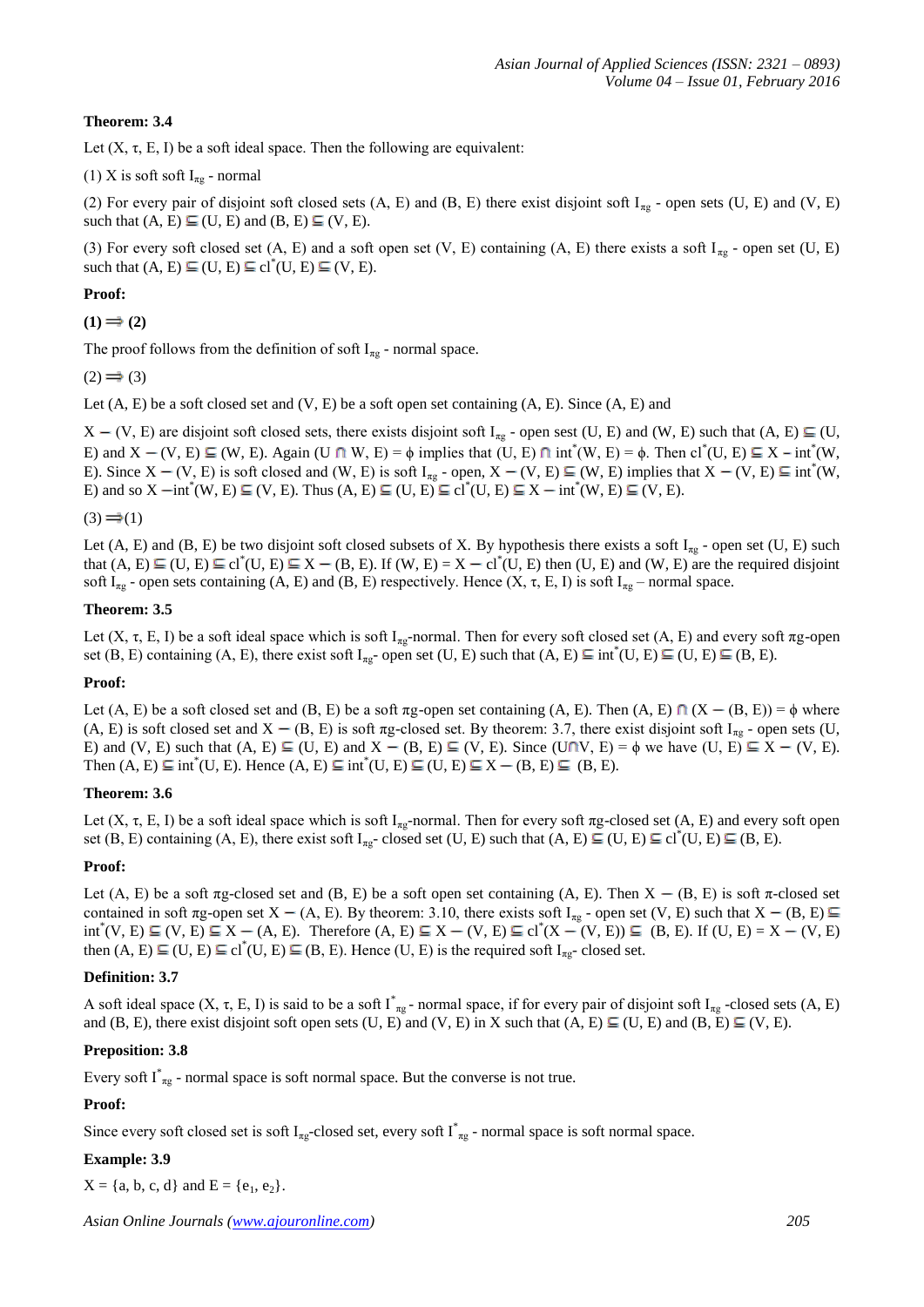$(A, E) = \{(e_1, \{a\}), (e_2, \{d\})\}$  $(B, E) = \{(e_1, \{b\}), (e_2, \{c\})\}$ 

 $(C, E) = \{(e_1, \{a, b\}), (e_2, \{c, d\})\}$ 

 $(D, E) = \{(e_1, \{b, c, d\}), (e_2, \{a, b, c\})\}$  where  $(A, E), (B, E), (C, E)$  and  $(D, E)$  soft sets over X and  $\tau = \{\vec{X}, \vec{\phi}, (A, E), (C, E)\}$ (B, E), (C, E), (D, E)} is a soft topology over X. Let  $I = \{\phi$ ,  $(I_1, E)\}$  be a soft ideal over X, where  $(I_1, E) = \{(e_1, \{b\})\}$ (e<sub>2</sub>, {a})}. Let (F, E) = {(e<sub>1</sub>, {a}), (e<sub>2</sub>, {d})} and (G, E) = {(e<sub>1</sub>, {b}), (e<sub>2</sub>, {c})} be disjoint soft closed sets in X. Then there exist disjoint soft open sets (U, E) = {(e<sub>1</sub>, {a}), (e<sub>2</sub>, {d})} and (V, E) = {( there exist disjoint soft open sets (U, E) = { $(e_1, \{a\})$ ,  $(e_2, \{d\})$ } and (V, E) = (U, E) and (G, E)  $\subseteq$  (V, E). Hence X is soft normal space but not soft  $I^*\pi g$  - normal, because (V, E) is not soft  $I_{\pi g}$  -closed set in X.

## **Theorem: 3.10**

In a soft ideal space  $(X, \tau, E, I)$  the following are equivalent:

(1) X is soft  $I^*_{\pi g}$  - normal space

(2) For every soft  $I_{\pi g}$ -closed set  $(A, E)$  and every soft  $I_{\pi g}$ -open set  $(B, E)$  containing  $(A, E)$  there exists a soft open set  $(U, E)$ E) of X such that  $(A, E) \subseteq (U, E) \subseteq cl(U, E) \subseteq (B, E)$ .

## **Proof:**

 $(1) \implies (2)$ 

Let (A, E) be a soft I<sub>πg</sub>-closed set and (B, E) be a soft I<sub>πg</sub>-open set containing (A, E). Since (A, E) and X – (B, E) are disjoint soft soft I<sub>ng</sub>-closed sets, there exists disjoint soft open sets (U, E) and (V, E) such that (A, E)  $\subseteq$  (U, E) and X –  $(B, E) \subseteq (V, E)$ . Now  $(U \cap V, E) = \phi$  implies that  $cl(U, E) \subseteq X - (V, E)$ . Therefore  $(A, E) \subseteq (U, E) \subseteq cl(U, E) \subseteq X (V, E) \subseteq (B, E)$ .

 $(2) \implies (1)$ 

Suppose (A, E) and (B, E) are disjoint soft  $I_{\pi g}$ -closed sets, then the soft  $I_{\pi g}$ -closed set (A, E) is contained in the soft soft  $I_{\text{ra}}$ -open set  $X - (B, E)$ . By hypothesis there exists a soft open set (U, E) of X such that  $(A, E) \subseteq (U, E) \subseteq cI(U, E) \subseteq X$  $-$  (B, E). If (V, E) = X  $-$  cl(B, E), then (U, E) and (V, E) are disjoint soft open sets containing (A, E) and (B, E) respectively. Therefore X is soft  $I^{*}_{\pi g}$  - normal space.

## **Theorem: 3.11**

In a soft ideal space  $(X, \tau, E, I)$  the following are equivalent:

(1) X is soft  $I^*_{\pi g}$  - normal space

(2) For each pair of disjoint soft  $I_{\text{ra}}$ -closed subsets (A, E) and (B, E) of X there exists a soft open set (U, E) of X containing (A, E) such that cl(U, E)  $\cap$  (B, E) =  $\phi$ .

(3) For each pair of disjoint soft  $I_{\pi g}$ -closed subsets (A, E) and (B, E) of X there exists a soft open set (U, E) of X containing (A, E) and a soft open set (V, E) containing (B, E) such that cl(U, E)  $\cap$  cl(V, E) =  $\phi$ .

## **Proof:**

 $(1) \implies (2)$ 

Suppose that (A, E) and (B, E) are disjoint soft  $I_{\pi g}$ -closed subsets of X. Then the soft  $I_{\pi g}$ -closed set (A, E) is contained in the soft  $I_{\pi g}$  open set  $X - (B, E)$ . Then there exists a soft open set  $(U, E)$  such that  $(A, E) \subseteq (U, E) \subseteq cl(U, E) \subseteq X - (B, E)$ E). Therefore (U, E) is the required soft open set containing (A, E) such that cl(U, E)  $\cap$  (B, E) =  $\phi$ .

 $(2) \implies (3)$ 

Let  $(A, E)$  and  $(B, E)$  be two disjoint soft  $I_{\text{rg}}$ -closed subsets of X. By hypothesis There exists a soft open set  $(U, E)$ containing  $(A, E)$  such that cl(U, E)  $\cap$   $(B, E) = \phi$ . Also cl(U, E) and  $(B, E)$  are disjoint I<sub>ng</sub>-closed sets of X. Then there exists a soft open set (V, E) containing (B, E) such that cl(U, E)  $\cap$  cl(V, E) =  $\phi$ .

 $(3) \implies (1)$ : Obvious

## **Theorem: 3.12**

Let  $(X, \tau, E, I)$  be a soft  $I_{\pi g}^*$ - normal space. If  $(A, E)$  and  $(B, E)$  are disjoint soft  $I_{\pi g}$ -closed subsets of X, then there exist disjoint soft open sets  $(U, E)$  and  $(V, E)$  such that  $cl^*(A, E) \subseteq (U, E)$  and  $cl^*(B, E) \subseteq (V, E)$ .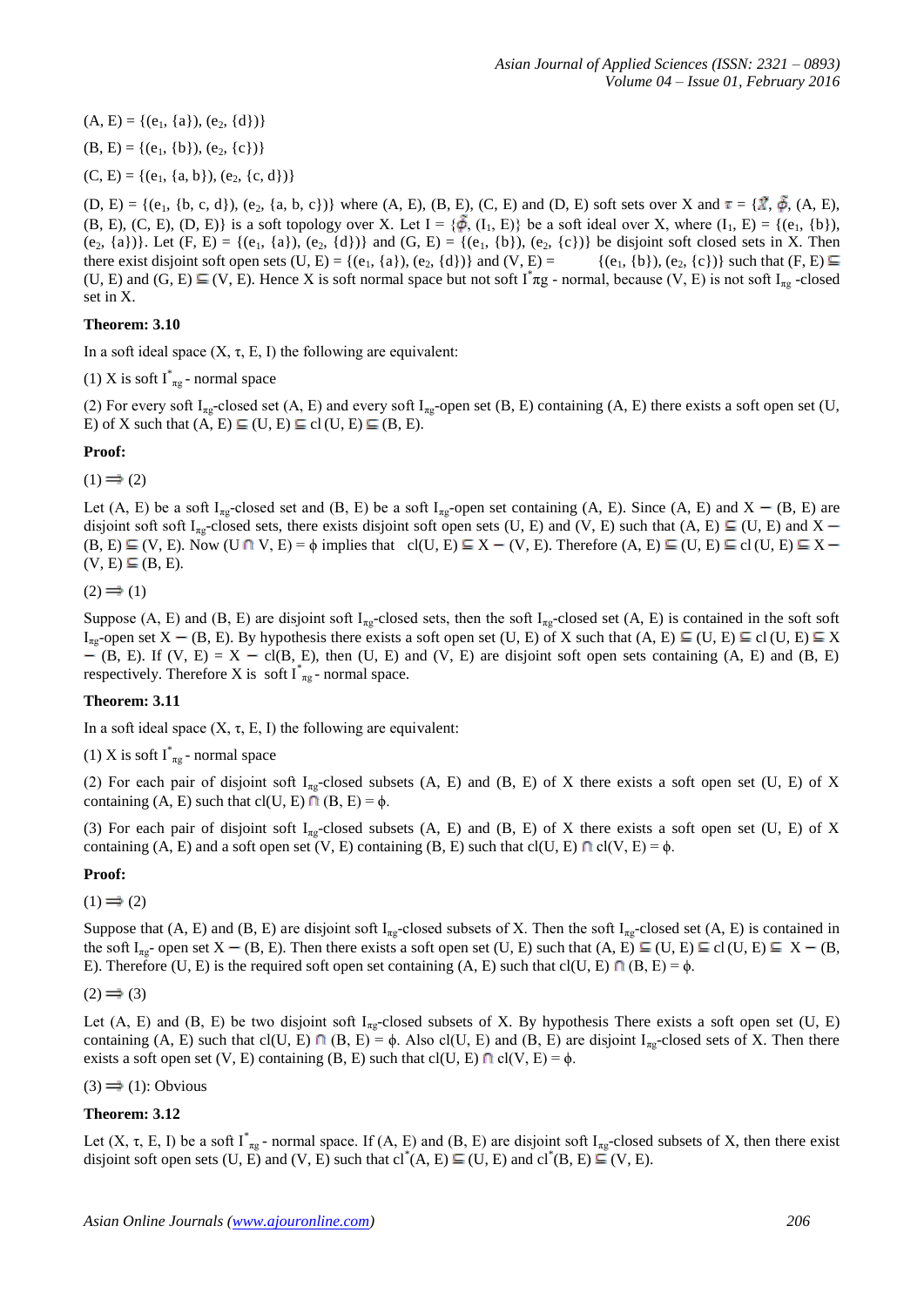## **Proof:**

Suppose that  $(A, E)$  and  $(B, E)$  are disjoint soft  $I_{\pi g}$ -closed sets. By theorem: 3.19 (3), there exists a soft open set (U, E) containing  $(A, E)$  and a soft open set  $(V, E)$  containing  $(B, E)$  such that

cl(U, E)  $\cap$  cl(V, E) =  $\phi$ . Since (A, E) is soft I<sub>ng</sub>-closed set, (A, E)  $\subseteq$  (U, E) implies that cl<sup>\*</sup>(A, E)  $\subseteq$  (U, E). Similarly  $\mathrm{cl}^*(B, E) \subseteq (V, E).$ 

#### **Theorem: 3.13**

Let  $(X, \tau, E, I)$  be a soft  $I_{\pi g}^*$ - normal space. If  $(A, E)$  is soft  $I_{\pi g}$ -closed set and  $(B, E)$  is soft  $I_{\pi g}$ - open set containing  $(A, E)$ E), then there exists soft open set  $(U, E)$  such that  $(A, E) \subseteq cl^*(U, E) \subseteq (U, E) \subseteq int^*(B, E) \subseteq (B, E)$ .

#### **Proof:**

Suppose (A, E) is soft  $I_{\pi g}$ -closed set and (B, E) is soft  $I_{\pi g}$ - open set containing (A, E). Since (A, E) and X – (B, E) are disjoint soft  $I_{\text{rg}}$ - closed sets, by theorem: 3.22 there exist disjoint soft open sets (U, E) and (V, E) such that cl<sup>\*</sup>(A, E) (U, E) and cl<sup>\*</sup>(X – (B, E))  $\subseteq$  (V, E). Now X – int<sup>\*</sup>(B, E) = cl<sup>\*</sup>(X – (B, E))  $\subseteq$  (V, E) implies that X – (V, E)  $\subseteq$  int<sup>\*</sup>(B, E). Again (U  $\cap$  V, E) =  $\phi$  implies that (U, E)  $\subseteq X - (V, E)$ . Hence  $(A, E) \subseteq cl^*(U, E) \subseteq (U, E) \subseteq X - (V, E) \subseteq int^*(B, E)$ (B, E).

#### **Definition: 3.14**

A soft space  $(X, \tau, E)$  is said to soft mildly normal space, if disjoint soft regular closed sets are separated by disjoint soft open sets.

#### **Definition: 3.15**

A subset of a soft ideal space  $(X, \tau, E, I)$  is said to be soft  $I_{rg}$  - closed, if  $(A, E)^* \subseteq (U, E)$  whenever  $(A, E) \subseteq (U, E)$  and (U, E) is soft regular open. The complement of soft  $I_{rg}$  - closed set is soft  $I_{rg}$  - open.

#### **Lemma: 3.16**

Let  $(X, \tau, E, I)$  be a soft ideal space. A subset  $(A, E) \subseteq X$  is soft  $I_{rg}$ -open if and only if  $(F, E) \subseteq int^*(A, E)$  whenever  $(F, E)$  $E \subseteq (A, E)$  and  $(F, E)$  is soft regular closed.

#### **Theorem: .17**

Let  $(X, \tau, E, I)$  be a soft ideal space, where I is soft completely codense. Then the following are equivalent:

(1) X is soft mildly normal

- (2) For disjoint soft regular closed sets (A, E) and (B, E), there exist disjoint soft  $I_{\pi g}$  open sets  $(U, E)$  and  $(V, E)$  such that  $(A, E) \subseteq (U, E)$  and  $(B, E) \subseteq (V, E)$ .
- (3) For disjoint soft regular closed sets (A, E) and (B, E), there exist disjoint soft  $I_{rg}$  open sets  $(U, E)$  and  $(V, E)$  such that  $(A, E) \subseteq (U, E)$  and  $(B, E) \subseteq (V, E)$ .
- (4) For disjoint soft regular closed set (A, E) and soft regular open set (V, E) containing (A, E), there exists a soft I<sub>rg</sub>-open set (U, E) of X such that  $(A, E) \subseteq (U, E) \subseteq cl^*(U, E) \subseteq (V, E)$ .
- (5) For disjoint soft regular closed set (A, E) and soft regular open set (V, E) containing (A, E), there exists soft \*-open set (U, E) of X such that  $(A, E) \subseteq (U, E) \subseteq cl^*(U, E) \subseteq (V, E)$ .
- (6) For disjoint soft regular closed sets  $(A, E)$  and  $(B, E)$ , there exist disjoint soft  $*$ -open sets  $(U, E)$  and  $(V, E)$  such that  $(A, E) \subseteq (U, E)$  and  $(B, E) \subseteq (V, E)$ .

#### **Proof:**

 $(1) \implies (2)$ 

Suppose that (A, E) and (B, E) are disjoint soft regular closed sets. Since X is soft mildly normal, there exists disjoint soft open sets (U, E) and (V, E) such that  $(A, E) \subseteq (U, E)$  and  $(B, E) \subseteq (V, E)$ . But every soft open set is soft I<sub>ng</sub>-open set. Hence the proof.

 $(2) \implies (3)$ 

The proof follows from the fact that every soft  $I_{\pi g}$ -open set is soft  $I_{rg}$ -open set.

 $(3) \implies (4)$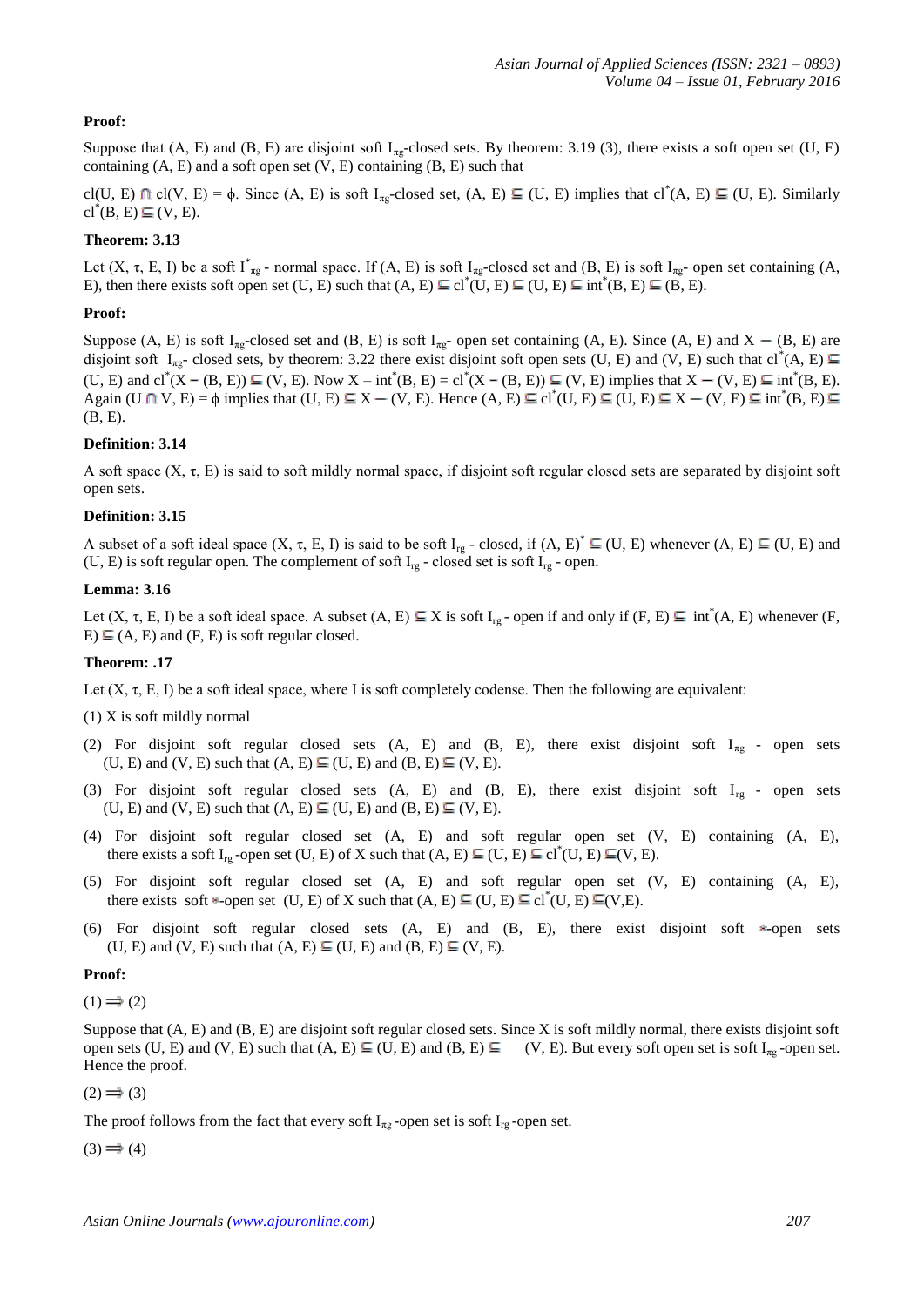Suppose  $(A, E)$  is soft regular closed set and  $(B, E)$  is soft regular open set containing  $(A, E)$ . Then  $(A, E)$  and  $X - (B, E)$ are disjoint soft regular closed sets. By hypothesis there exist disjoint soft  $I_{rg}$ -open set (U, E) and (V, E) such that (A, E)  $\subseteq$  (U, E) and X – (B, E)  $\subseteq$  (V, E). Since X – (B, E) is soft regular closed and (V, E) is soft I<sub>rg</sub> -open, by lemma: 4.3 X –  $(B, E) \subseteq int^*(V, E)$ . Thus  $cl^*(U, E) \subseteq X - int^*(V, E) \subseteq (B, E)$ . Hence  $(U, E)$  is the required soft  $I_{rg}$ -open set such that  $(A, E) \subseteq (U, E) \subseteq cl^*(U, E) \subseteq (B, E).$ 

 $(4) \implies (5)$ 

Let (A, E) be a soft regular closed set and (V, E) be a soft regular open set containing (A, E). Then there exists a soft  $I_{rg}$ open set  $(G, E)$  of X such that  $(A, E) \subseteq (U, E) \subseteq cl^*(U, E) \subseteq (V, E)$ . By lemma: 4.3  $(A, E) \subseteq int^*(G, E)$ . If  $(U, E) =$  $int^*(G, E)$  then  $(U, E)$  is a soft \*-open set and  $(A, E) \subseteq (U, E) \subseteq cl^*(U, E) \subseteq cl^*(G, E) \subseteq (V, E)$ . Hence  $(A, E) \subseteq (U, E)$  $cl^*(U, E) \subseteq (V, E).$ 

 $(5) \implies (6)$ 

Let  $(A, E)$  and  $(B, E)$  be disjoint soft regular closed subsets of X. Then  $X - (B, E)$  is soft regular open set containing  $(A, E)$ E). By hypothesis there exists a soft \*-open set (U, E) of X such that  $(A, E) \subseteq (U, E) \subseteq cl^*(U, E) \subseteq X - (B, E)$ . If  $(V, E)$  $= X - cl^*(U, E)$  then  $(U, E)$  and  $(V, E)$  are disjoint soft  $*$ -open set  $(U, E)$  of X such that  $(A, E) \subseteq (U, E)$  and  $(B, E) \subseteq (V, E)$ E).

 $(6) \implies (1)$ 

Let  $(A, E)$  and  $(B, E)$  be disjoint soft regular sets of X. Then there exist disjoint soft  $\ast$ -open sets  $(U, E)$  and  $(V, E)$  such that  $(A, E) \subseteq (U, E)$  and  $(B, E) \subseteq (V, E)$ . Since I is soft completely codense,  $\tau^* \subseteq \tau^{\alpha}$  and so  $(U, E)$  and  $(V, E)$  are soft  $\alpha$ open sets. Hence  $(A, E) \subseteq (U, E) \subseteq int(cl(int(U, E))) = (G, E)$  and  $(B, E) \subseteq (V, E) \subseteq int(cl(int(V, E))) = (H, E)$ . Hence (G, E) and (H, E) are the required disjoint soft open sets containing (A, E) and (B, E) respectively.

## **4. SOFT Iπg - REGULAR SPACES**

## **Definition: 4.1**

A soft ideal space  $(X, \tau, E, I)$  is said to be soft  $I_{\tau g}$ - regular space, if for each pair consisting of a soft point  $x_e$  and a soft closed set (B, E) not containing  $x_e$  there exist disjoint soft I<sub>ng</sub> - open sets (U, E) and (V, E) such that  $x_e \in (U, E)$  and (B, E)  $\subseteq$  (V, E).

## **Preposition: 4.2**

Every soft regular space is soft  $I_{\pi g}$  - regular space, but the converse need not be true.

## **Proof:**

Since every soft open set is soft  $I_{\pi g}$  - open, every soft regular space is soft  $I_{\pi g}$  - regular space.

## **Example: 4.3**

 $X = \{a, b, c, d\}$  and  $E = \{e_1, e_2\}.$ 

- $(A, E) = \{(e_1, \{c\}), (e_2, \{a\})\}$
- $(B, E) = \{(e_1, \{d\}), (e_2, \{b\})\}$
- $(C, E) = \{(e_1, \{c, d\}), (e_2, \{a, b\})\}$

$$
(D,\,E)=\{(e_1,\,\{a,\,d\}),\,(e_2,\,\{b,\,d\})\}
$$

 $(F, E) = \{(e_1, \{b, c, d\}), (e_2, \{a, b, c\})\}$ 

 $(G, E) = \{(e_1, \{a, c, d\}), (e_2, \{a, b, d\})\}$  where  $(A, E), (B, E), (C, E), (D, E), (F, E)$  and  $(G, E)$  soft sets over X and  $\tau =$  $\{\vec{X}, \vec{\phi}, (A, E), (B, E), (C, E), (D, E), (F, E), (G, E)\}\$ is a soft topology over X.

Let I = { $\tilde{\phi}$ , (I<sub>1</sub>, E), (I<sub>2</sub>, E), (I<sub>3</sub>, E)} be a soft ideal over X, where (I<sub>1</sub>, E) = {(e<sub>1</sub>, {c}), (e<sub>2</sub>, {a})}

$$
(I_2, E) = \{(e_1, \{b\}), (e_2, \{c\})\}
$$

 $(I_3, E) = \{(e_1, \{b, c\}), (e_2, \{a, c\})\}$ 

Let  $x_e = c$  be a soft point in X and (H, E) = {(e<sub>1</sub>, {a}), (e<sub>2</sub>, {d})} be soft closed sets in X. Then there exist disjoint soft  $I_{\text{mg}}$ open sets (U, E) = {(e<sub>1</sub>, {b, c, d}), (e<sub>2</sub>, {a, b, c})} and (V, E) = {(e<sub>1</sub>, {a}), (e<sub>2</sub>, {d})} such that  $x_e \in (U, E)$  and (H, E)  $\subseteq$ (V, E). Hence X is soft  $I_{\pi g}$  - normal space but not soft normal, because (V, E) is not soft open set in X.

## **Theorem: 4.4**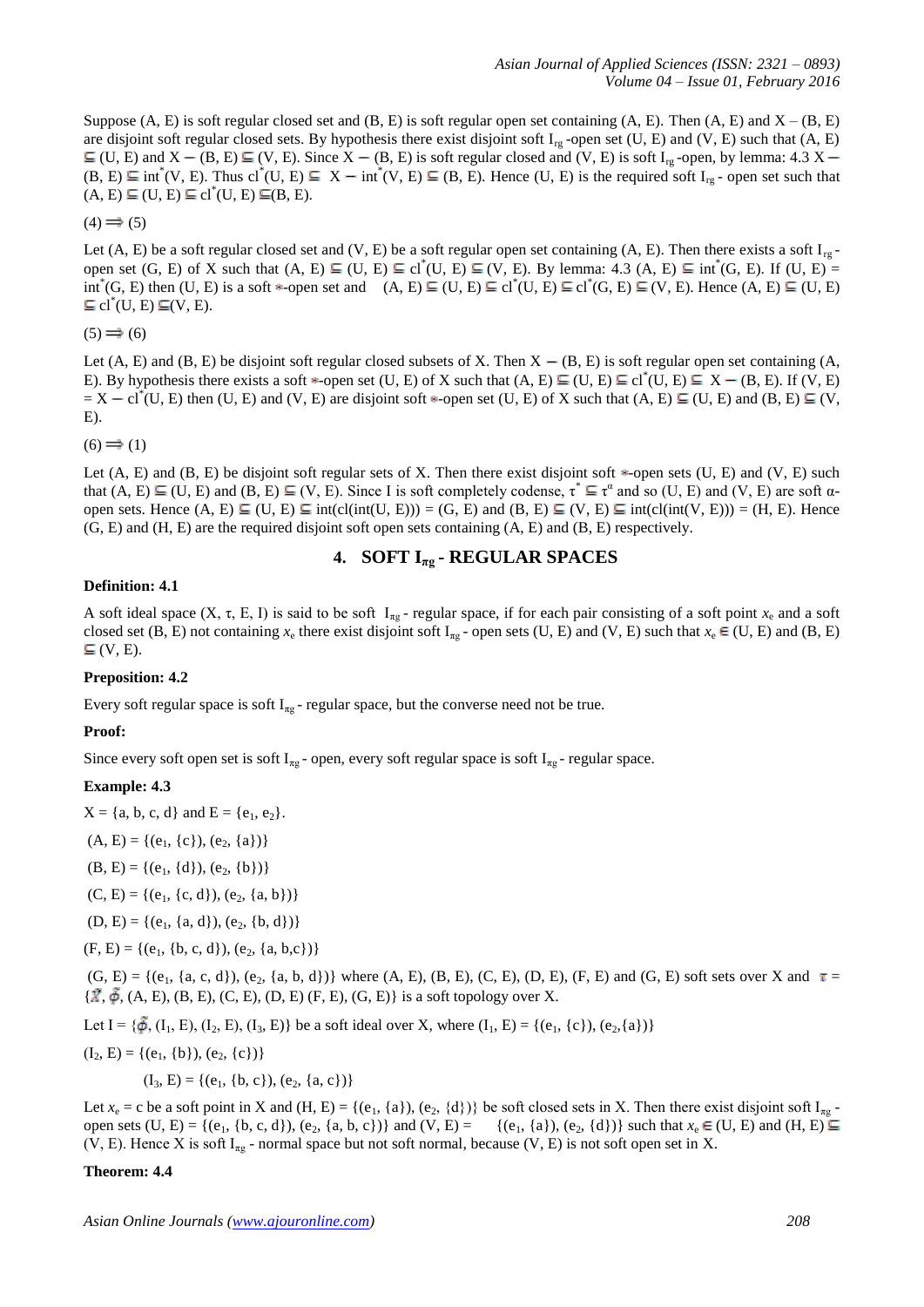In a soft ideal space  $(X, \tau, E, I)$  the following are equivalent:

(1) X is soft  $I_{\text{mg}}$  - regular space

- (2) For every soft closed set (B, E) not containing  $x_e \in X$ , there exist disjoint soft I<sub>ng</sub> open sets (U, E) and (V, E) such that  $x_e \in (U, E)$  and  $(B, E) \subseteq (V, E)$ .
- (3) For every soft open set (V, E) containing  $x_e \in X$ , there exist disjoint soft I<sub>ng</sub> open sets (U, E) of X such that  $x_e \in (U, E) \subseteq cl^*(U, E) \subseteq (V, E)$ .

#### **Proof:**

(1)  $\Rightarrow$  (2): The proof follows from the definition of soft I<sub>πg</sub> - regular space.

 $(2) \implies (3)$ 

Let (V, E) be a soft open subset such that  $x_e \in (V, E)$ . Then  $X - (V, E)$  is a soft closed set not containing  $x_e$ . Therefore there exist disjoint soft I<sub>πg</sub> - open sets (U, E) and (W, E) such that  $x_e \in (U, E)$  and  $X - (V, E) \subseteq (W, E)$ .Now  $X - (V, E)$ (W, E) implies that  $X - (V, E) \subseteq int^*(W, E)$ . Therefore  $X - int^*(W, E) \subseteq (V, E)$ . Again (U  $\cap$  W, E) =  $\phi$  implies that  $(U, E) \cap \text{int}^*(W, E) = \phi$ . Hence  $cl^*(U, E) \subseteq X - \text{int}^*(W, E)$ . Hence  $x_e \in (U, E) \subseteq cl^*(U, E) \subseteq (V, E)$ .

 $(3) \implies (1)$ 

Let (B, E) be a soft closed set not containing  $x_e$ . By hypothesis there exist a soft  $I_{\pi g}$ -open set (U, E) such that  $x_e \in (U, E)$  $E \subseteq cl^*(U, E) \subseteq X - (B, E)$ . If  $(W, E) = X - cl^*(U, E)$  then  $(U, E)$  and  $(W, E)$  are disjoint soft I<sub>ng</sub> - open sets such that  $x_e \in (U, E)$  and  $(B, E) \subseteq (W, E)$ .

#### **Theorem: 4.5**

If  $(X, \tau, E, I)$  is a soft I<sub>ng</sub> - regular, soft T<sub>1</sub>- space where I is soft completely codense then X is soft regular.

#### **Proof:**

Let (B, E) be a soft closed set not containing  $x_e \in X$ . By theorem: 5.4 there exist a soft  $I_{\pi g}$ -open set (U, E) such that  $x_e \in X$  $(U, E) \subseteq cl^*(U, E) \subseteq X - (B, E)$ . Since X is soft  $T_1$ - space,  $\{x_e\}$  is soft closed and  $\{x_e\} \subseteq int^*(U, E)$ . Since I is soft completely codense,  $\tau^* \subseteq \tau^{\alpha}$  and so int<sup>\*</sup>(U, E) and  $X - cl^*(U, E)$  are soft  $\alpha$ -open sets. Now  $x_e \in int^*(U, E)$  $int(cl(int(int^*(U, E)))) = (G, E)$  and  $(B, E) \subseteq X - cl^*(U, E) \subseteq int(cl(int(X - cl^*(U, E)))) = (H, E)$ . Hence  $(G, E)$  and  $(H, E)$ E) are the disjoint soft open sets containing  $x_e$  and  $(B, E)$  respectively. Therefore X is soft regular.

#### **Theorem: 4.6**

If every soft open subset of a soft ideal space (X, τ, E, I) is soft \*-closed then (X, τ, E, I) is soft I<sub>πg</sub> - regular space.

## **Proof:**

Suppose every soft open subset of X is soft  $\ast$ -closed. Then every subset of X is soft I<sub>ng</sub> - closed. Hence every subset of X is soft  $I_{\pi g}$  - open set. If (B, E) is a soft closed set not containing  $x_e$  then

 ${x<sub>e</sub>}$  and (B, E) are the required disjoint soft I<sub>πg</sub> - open sets containing  ${x<sub>e</sub>}$  and (B, E) respectively. Therefore X is soft I<sub>πg</sub> regular.

#### **Theorem: 4.7**

Let  $(X, \tau, E, I)$  be a soft ideal space where I is soft completely codense. Then the following are equivalent:

- (1) X is soft regular
- (2) For every soft closed set  $(A, E)$  and  $x_e \in X (A, E)$  there exist disjoint soft \*-open sets  $(U, E)$ and (V, E) such that  $x_e \in (U, E)$  and  $(A, E) \subseteq (V, E)$ .
- (3) For every soft open set (V, E) of X and  $x_e \in (V, E)$ , there exists a soft \*-open set (U, E) such that  $x_e \in (U, E) \subseteq cl^*(U, E) \subseteq (V, E)$ .

#### **Proof:**

 $(1) \implies (2)$ 

Let (A, E) be a soft closed subset of X and let  $x_e \in X - (A, E)$ . Then there exist disjoint soft open sets (U, E) and (V, E) such that  $x_e \in (U, E)$  and  $(A, E) \subseteq (V, E)$ . But every soft open set is soft  $\ast$ -open set. This gives the proof.

 $(2) \implies (3)$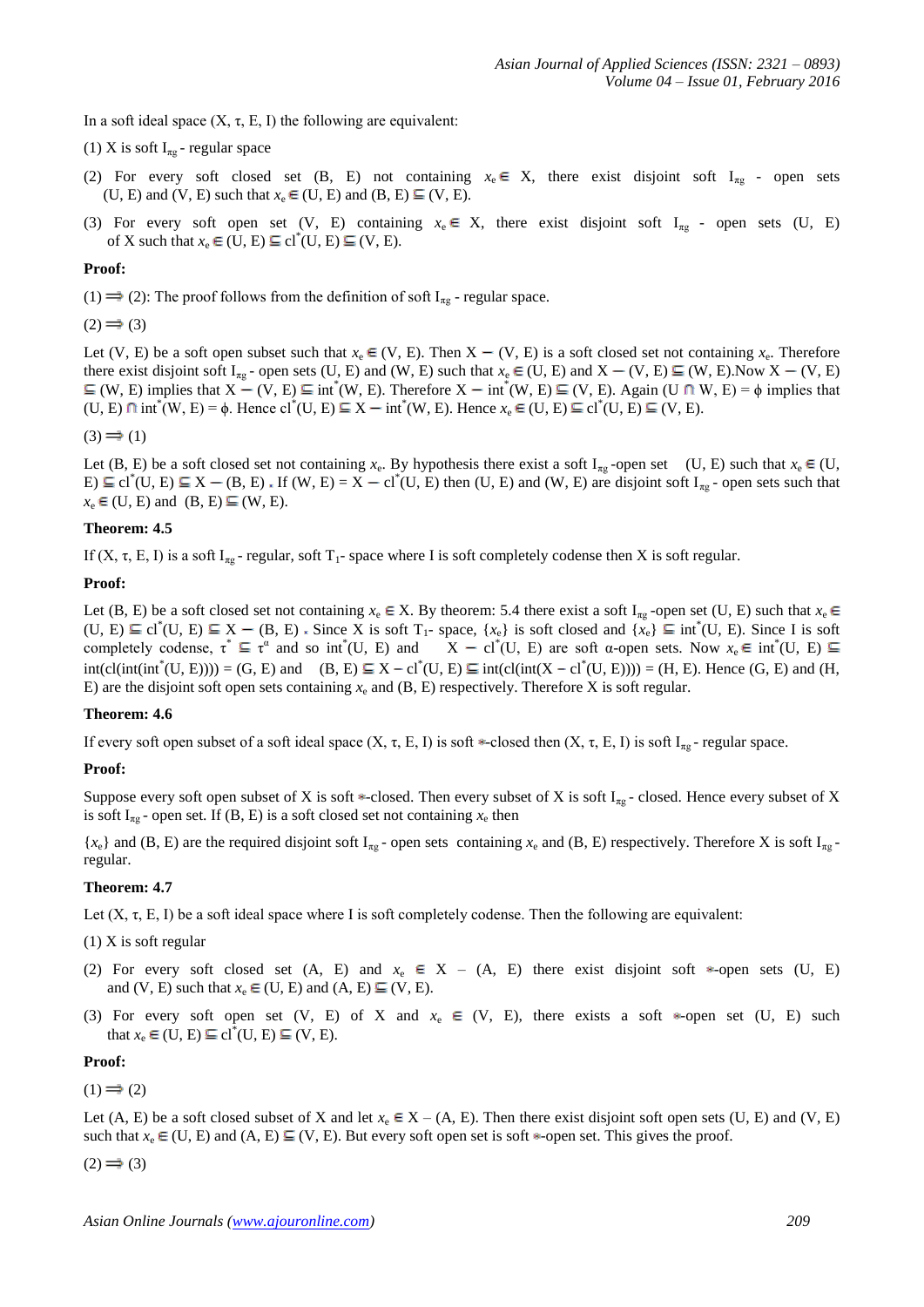Let (V, E) be a soft open set containing  $x_e \in X$ . Then  $X - (V, E)$  is soft closed and  $x_e \in (V, E)$ . By hypothesis there exist disjoint soft  $*$ -open set (U, E) and (W, E) such that  $x_e \in (U, E)$  and  $X - (V, E) \subseteq (W, E)$ . Since  $(U \cap W, E) = \phi$ ,  $(U, E) \subseteq$  $X - (W, E)$  and  $X - (W, E)$  is soft \*-closed. Thus cl<sup>\*</sup>(U, E)  $\subseteq X - (W, E) \subseteq (V, E)$ . Therefore (U, E) is the required soft -open set such that  $x_e \in (U, E) \subseteq cl^*(U, E) \subseteq (V, E)$ .

 $(3) \implies (1)$ 

Let (A, E) be a soft closed set and  $x_e \notin (A, E)$ . By (3) there exists a soft  $\ast$ -open set such that

 $x_e \in (U, E) \subseteq cl^*(U, E) \subseteq X - (A, E)$ . Let  $(V, E) = X - cl^*(U, E)$ . Then  $(A, E) \subseteq (V, E)$  and  $(U, E)$  and  $(V, E)$  are disjoint soft  $*$ -open sets. Since I is soft completely codense, (U, E) and (V, E) are soft  $\alpha$ -open sets. Therefore (U, E)  $int(cl(int(U, E))) = (G, E)$  and  $(A, E) \subseteq (V, E) \subseteq int(cl(int(V, E))) = (H, E)$ . Then  $(G, E)$  and  $(H, E)$  are required disjoint soft open sets such that  $x_e \in (G, E)$  and  $(A, E) \subseteq (H, E)$ . Hence X is soft regular space.

## **Definition: 4.8**

A soft space  $(X, \tau, E)$  is said to be soft almost regular, if for each soft regular closed set  $(F, E)$  and a soft point  $x_e \in X - E$ (F, E), there exist disjoint soft open sets (U, E) and (V, E) such that  $x_e \in (U, E)$  and (F, E)  $\subseteq$  (V, E).

#### **Theorem: 4.9**

Let  $(X, \tau, E, I)$  be a soft ideal space where I is soft completely codense. Then the following are equivalent:

- (1) X is soft almost regular
- (2) For each soft regular closed set (A, E) and each  $x_e \in X (A, E)$  there exist disjoint soft  $\ast$ open sets (U, E) and (V, E) such that  $x_e \in (U, E)$  and  $(A, E) \subseteq (V, E)$ .
- (3) For each soft regular open set (V, E) of X and  $x_e \in (V, E)$ , there exists a soft \*-open set (U, E) such that  $x_e \in (U, E) \subseteq cl^*(U, E) \subseteq (V, E)$ .

#### **Proof:**

 $(1) \implies (2)$ 

Let (A, E) be a soft regular closed and  $x_e \in X - (A, E)$ . Then there exist disjoint soft open sets (U, E) and (V, E) such that  $x_e \in (U, E)$  and  $(A, E) \subseteq (V, E)$ . But every soft open set is soft  $\ast$ -open set. The proof follows.

 $(2) \implies (3)$ 

Let (V, E) be a soft regular open set containing  $x_e \in X$ . By (2) By hypothesis there exist disjoint soft  $*$ -open set (U, E) and (W, E) such that  $x_e \in (U, E)$  and  $X - (V, E) \subseteq (W, E)$ . Since  $(U \cap W, E) = \phi$ , cl<sup>\*</sup>(U, E)  $\subseteq X - (W, E) \subseteq (V, E)$ . Therefore (U, E) is the required soft  $\ast$ -open set such that  $x_e \in (U, E) \subseteq cl^*(U, E) \subseteq (V, E)$ .

 $(3) \implies (1)$ 

Let (A, E) be a soft regular closed set and  $x_e \in X - (A, E)$ . By hypothesis there exists a soft  $\ast$ -open set such that  $x_e \in (U, E)$  $E \subseteq cl^*(U, E) \subseteq X - (A, E)$ . Let  $(V, E) = X - cl^*(U, E)$ . Then  $(A, E) \subseteq (V, E)$  and  $(U, E)$  and  $(V, E)$  are disjoint soft  $\ast$ open sets. Since I is soft completely codense, (U, E) and (V, E) are soft α-open sets. Therefore  $x_e \in (U, E) \subseteq int(cl(int(U, E))$ E))) = (G, E) and (A, E)  $\subseteq$  (V, E)  $\subseteq$  int(cl(int(V, E))) = (H, E). Then (G, E) and (H, E) are required disjoint soft open sets such that  $x_e \in (G, E)$  and  $(A, E) \subseteq (H, E)$ . Hence X is soft almost regular space.

#### **5. CONCLUSIONS**

In this paper we introduced the concept of soft  $I_{\pi g}$  - regularity and soft  $I_{\pi g}$  - normality in soft topological spaces and several properties concerning these spaces has been obtained. Furthermore we studied the behaviors of soft mildly normal spaces and soft almost regular spaces. We hope the findings of this paper will help the researchers for further studies on soft ideal topological spaces.

## **6. ACKNOWLEDGEMENT**

The authors are grateful to the reviewers for their careful checking of the detail, comments and for suggestions in improving this paper. The authors also thankful to the editors-in-chief and managing editors for their comments which helped me to improve the presentation of the paper.

#### **7. REFERENCES**

[1] I.Arockiarani and A. Arockia Lancy, "Generalized soft gβ closed sets and soft gsβ closed sets in soft topological spaces", International Journal of Mathematical Archive, vol.4, no.2, pp.17-23 2013.